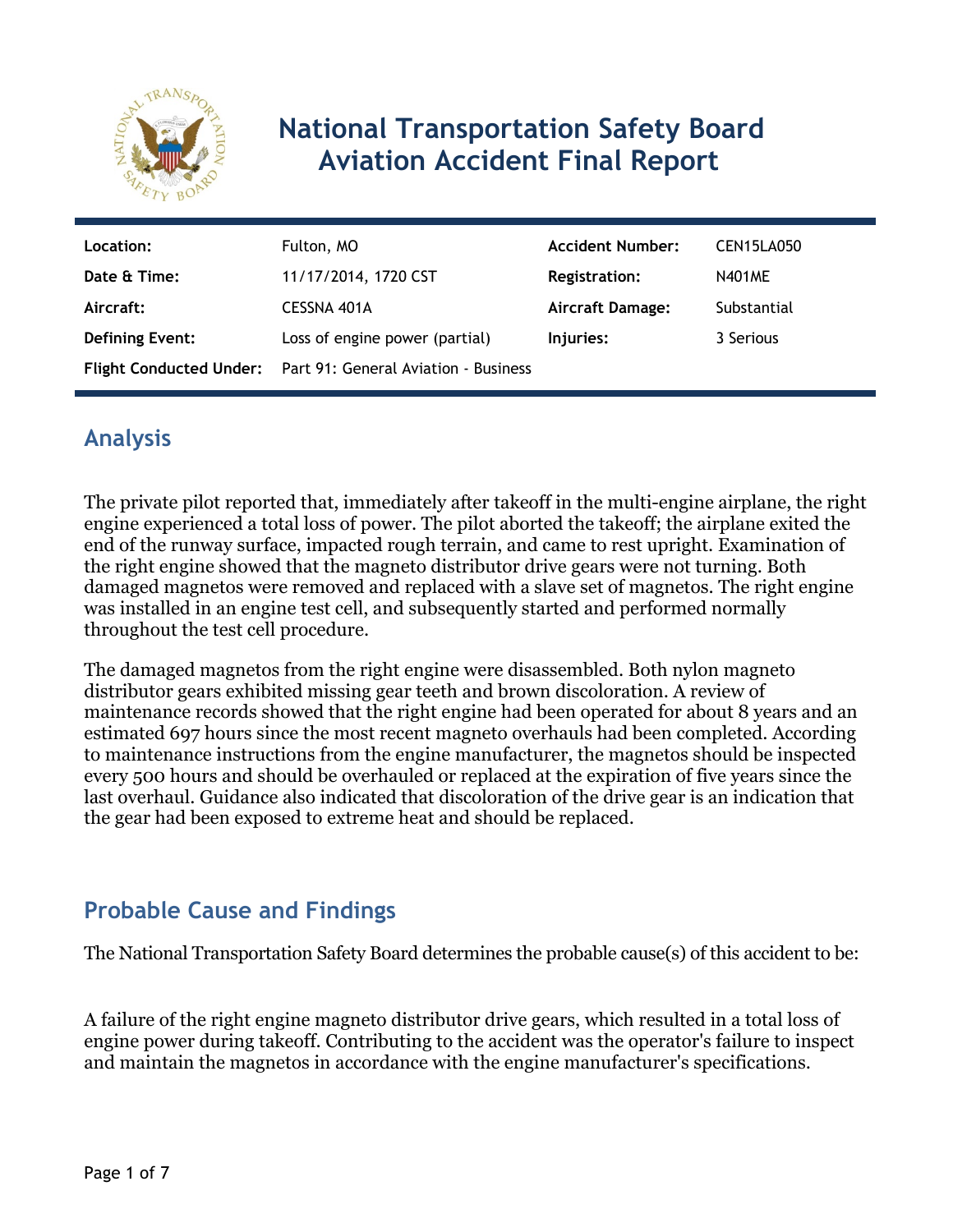| ı |
|---|
|---|

Aircraft **Engine** (reciprocating) - Fatigue/wear/corrosion (Cause)

**Personnel issues** Lack of action - Owner/builder (Factor)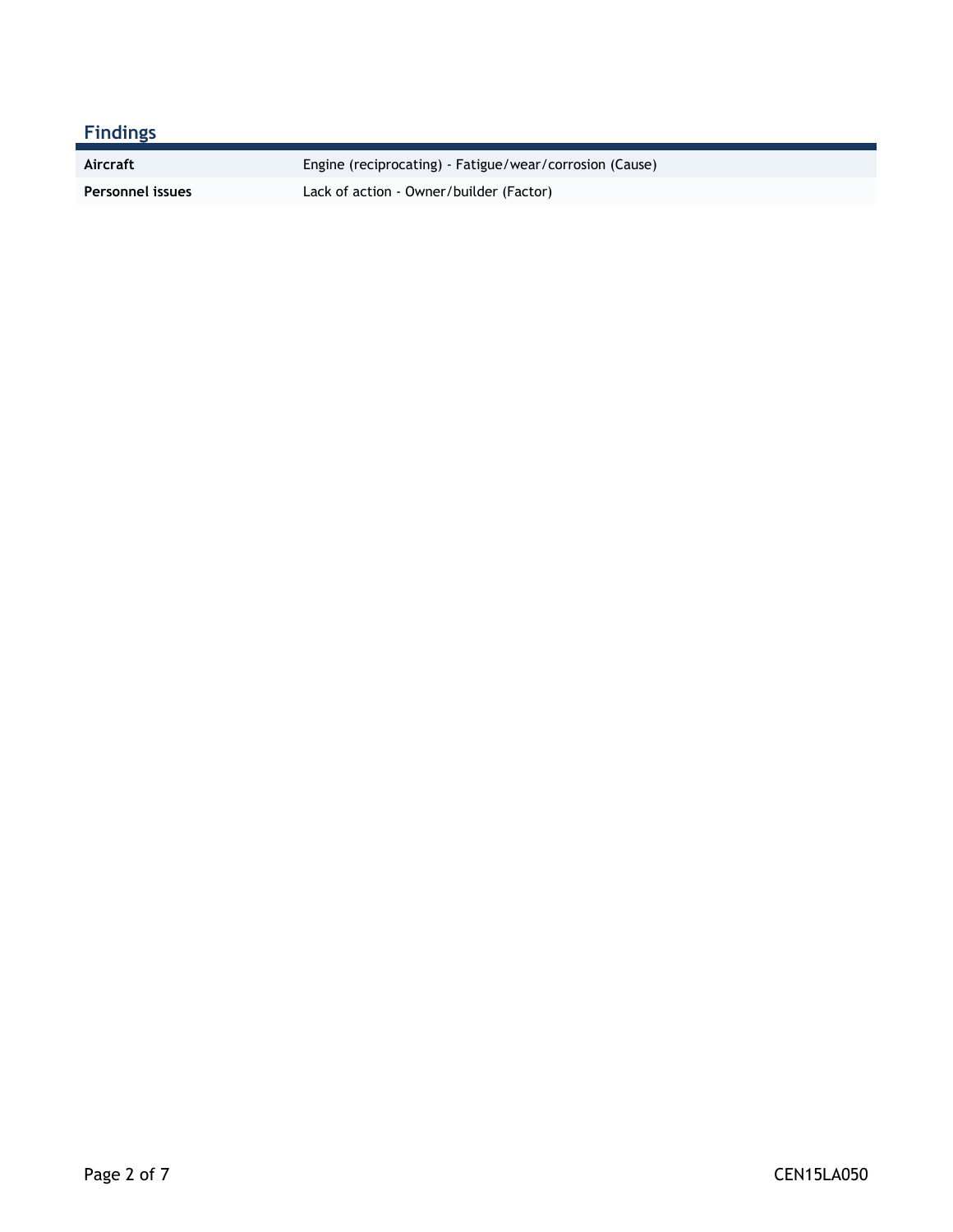### **Factual Information**

On November 17, 2014, at 1720 central daylight time, a Cessna 401A, multi-engine airplane, N401ME, was substantially damaged after impacting terrain following a loss of engine power during takeoff at Elton Hensley Memorial Airport (FTT), Fulton, Missouri. The two pilots and the passenger all sustained serious injuries. The airplane was registered to and operated by Heartland Air, LLC; Mablelvale, Arkansas. Evening dusk visual meteorological conditions (VMC) prevailed at the time of the accident and an instrument flight rules (IFR) flight plan had been filed for the 14 Code of Federal Regulations Part 91 business flight. The intended destination was Memorial Field Airport (HOT), Hot Springs, Arkansas.

The pilot reported that immediately after takeoff the right engine suddenly lost power and he aborted the takeoff. When the pilot saw he would not be able to stop on the runway he shut down the opposite engine. The airplane exited the end of the runway surface, impacted rough terrain, and came to rest upright. Fuel tanks were impact breached which resulted in a significant fuel spill, however there was no postimpact fire. Several witnesses called 9-1-1 emergency and ran to the wreckage location to provide aid to the three injured persons.

An on-scene examination of the wreckage revealed no evidence of preimpact mechanical malfunctions or failures that would have precluded normal operation. Both engines were removed and examined at the facilities of Continental Motors, Inc. in Mobile, Alabama. The left engine was installed in an engine test cell, and it performed normally throughout the test cell procedure.

The right engine was installed in a test cell and several attempts to start the engine were unsuccessful. Examination showed that the magneto distributor drive gears were not turning. Both magnetos were removed and replaced with a slave set of magnetos. The right engine then started and preformed normally throughout the test cell procedure.

The original magnetos from the right engine were then disassembled and both nylon magneto distributor gears had missing gear teeth and were observed to have discolored to a brown color. They were compared to a new nylon magneto distributor gear, which was white.

A review of aircraft maintenance records for the right engine showed that the At the time of the accident, the right engine had been operated for about 8-years and an estimated 697 hours since the most recent magneto overhauls had been completed.

At 1653 the automated weather observing system at Columbia Regional Airport (COU), Columbia, Missouri, located about 10 miles west from the accident location, reported wind from 290° at 19 knots gusting to 24 knots, visibility of 10 miles, scattered clouds at 5,000 feet, temperature minus 7° C, dew point minus 17° C, with an altimeter setting of 30.20 inches of Mercury. Data from the U.S. Naval Observatory showed that sundown occurred at 1653 and the end of evening civil twilight occurred at 1721.

#### ADDITIONAL INFORMATION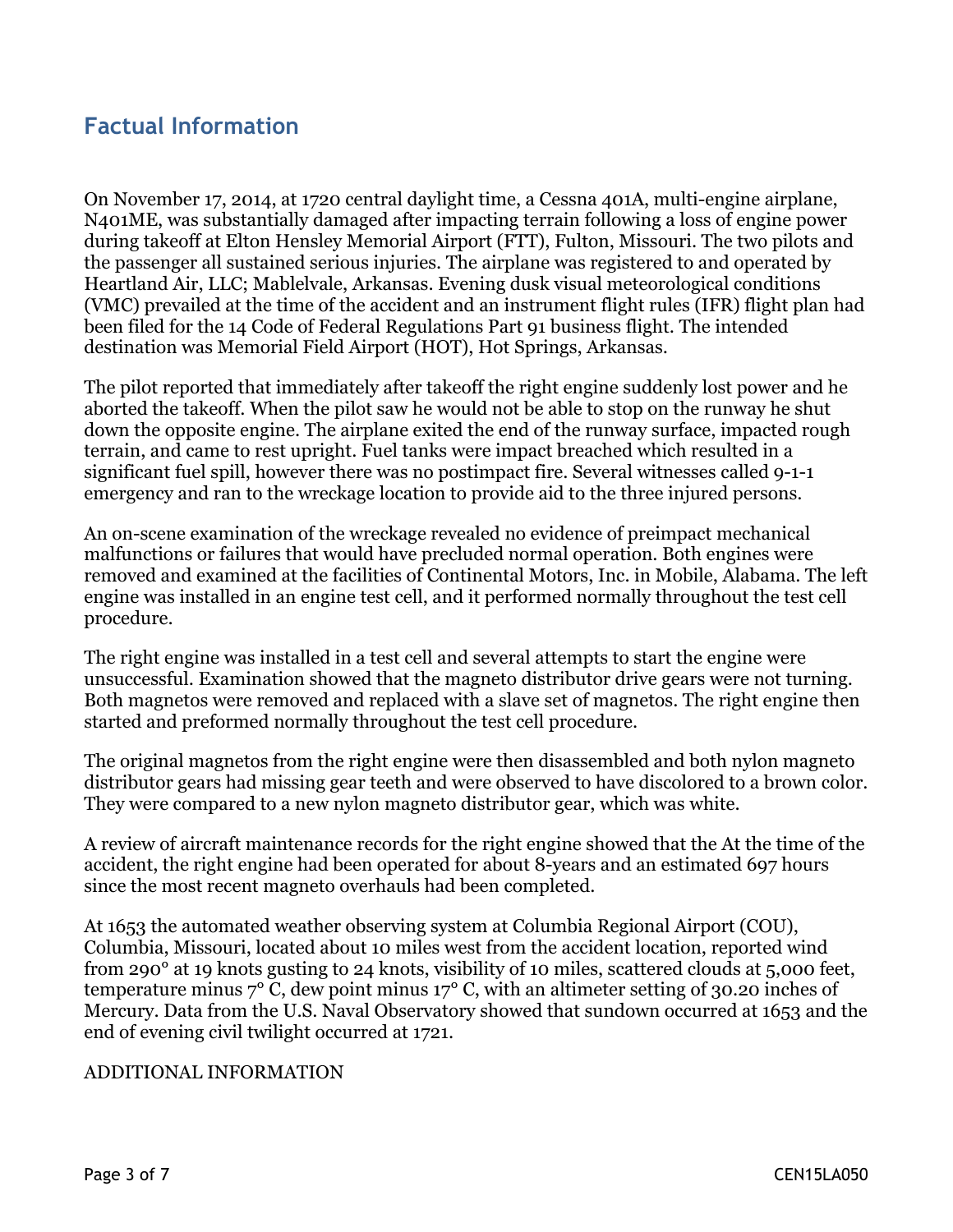According to the Continental Service Bulletin SB643B (April 6, 2005)

Paragraph 3. A. "Magnetos … must be inspected every 500 hours …"

Paragraph 4. C. "Magnetos must be overhauled or replaced at the expiration of five years since … the last overhaul … without regard to accumulated operating hours"

According to the Continental S-20/S-200 Series High Tension Magneto Service Support Manual (August 31, 2011)

Page 7-3. When servicing the magneto " … If the color of the gear has turned brown or the gear teeth are turning brown, the gear has been exposed to extreme heat, discard and replace the gear".

#### **History of Flight**

| <b>Takeoff</b>           | Loss of engine power (partial) (Defining event)                                          |
|--------------------------|------------------------------------------------------------------------------------------|
| Takeoff-rejected takeoff | Runway excursion<br>Dragged wing/rotor/float/other<br>Collision with terr/obj (non-CFIT) |
| Post-impact              | Cabin safety event                                                                       |

#### **Pilot Information**

| Certificate:                     | Private                                                                                                                        | Age:                              | 63. Male   |
|----------------------------------|--------------------------------------------------------------------------------------------------------------------------------|-----------------------------------|------------|
| Airplane Rating(s):              | Multi-engine Land; Single-engine<br>Land                                                                                       | Seat Occupied:                    | Left       |
| <b>Other Aircraft Rating(s):</b> | Gyroplane; Helicopter                                                                                                          | <b>Restraint Used:</b>            | Lap Only   |
| Instrument Rating(s):            | Airplane                                                                                                                       | <b>Second Pilot Present:</b>      | Yes        |
| Instructor Rating(s):            | None                                                                                                                           | <b>Toxicology Performed:</b>      | No         |
| <b>Medical Certification:</b>    | Class 3 With Waivers/Limitations                                                                                               | Last FAA Medical Exam:            | 11/29/2012 |
| <b>Occupational Pilot:</b>       | Yes                                                                                                                            | Last Flight Review or Equivalent: | 10/02/2014 |
| <b>Flight Time:</b>              | (Estimated) 2949 hours (Total, all aircraft), 304 hours (Total, this make and model), 41 hours<br>(Last 90 days, all aircraft) |                                   |            |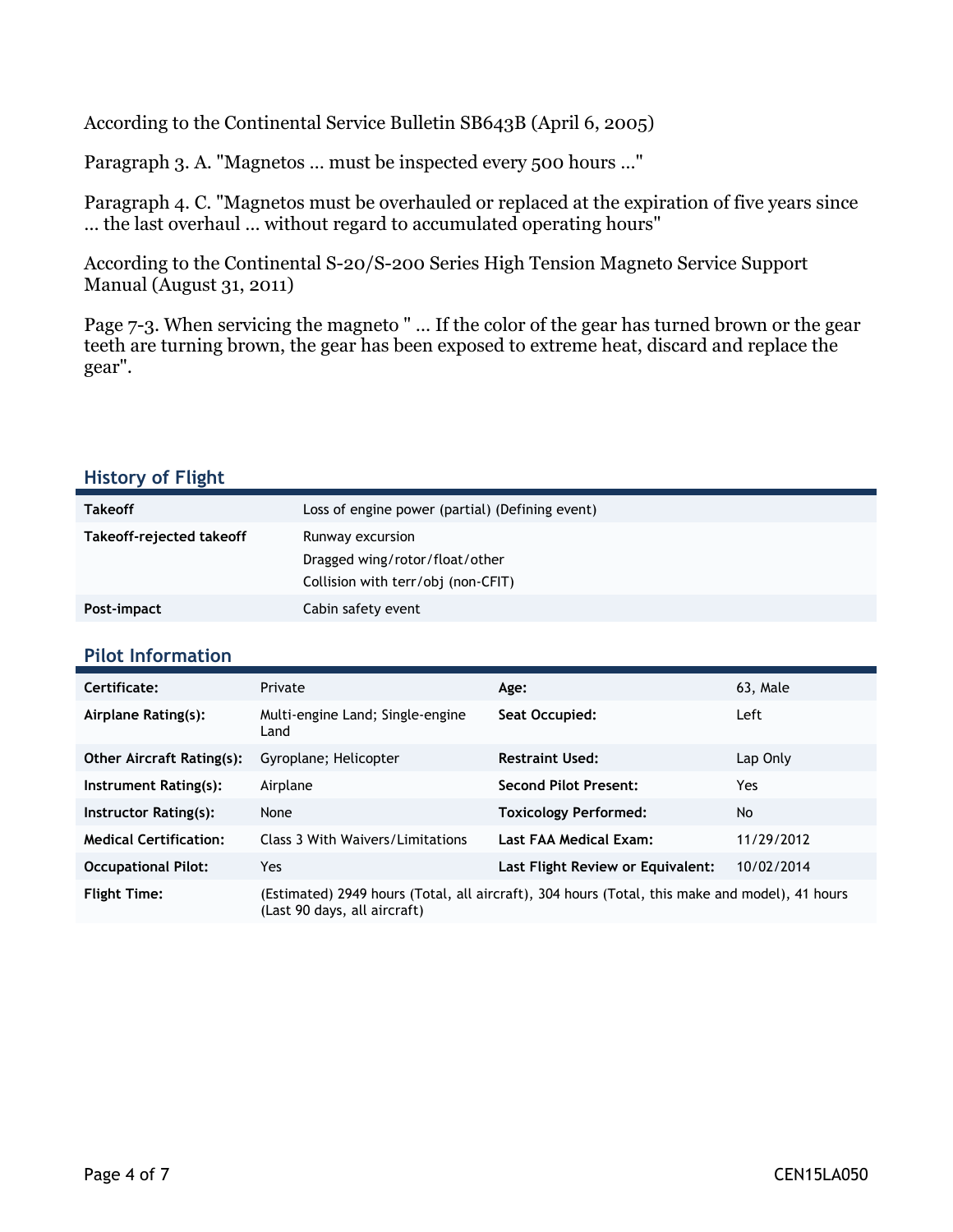#### **Pilot Information**

| Certificate:                     | Commercial                                                                                                                       | Age:                              | 72, Male   |
|----------------------------------|----------------------------------------------------------------------------------------------------------------------------------|-----------------------------------|------------|
| Airplane Rating(s):              | Multi-engine Land; Single-engine<br>Land                                                                                         | Seat Occupied:                    | Right      |
| <b>Other Aircraft Rating(s):</b> | Helicopter                                                                                                                       | <b>Restraint Used:</b>            | Lap Only   |
| Instrument Rating(s):            | Airplane                                                                                                                         | <b>Second Pilot Present:</b>      | Yes        |
| Instructor Rating(s):            | None                                                                                                                             | <b>Toxicology Performed:</b>      | No         |
| <b>Medical Certification:</b>    | Class 2 With Waivers/Limitations                                                                                                 | Last FAA Medical Exam:            | 10/21/2014 |
| <b>Occupational Pilot:</b>       | Yes                                                                                                                              | Last Flight Review or Equivalent: | 10/03/2013 |
| <b>Flight Time:</b>              | (Estimated) 8675 hours (Total, all aircraft), 1850 hours (Total, this make and model), 150 hours<br>(Last 90 days, all aircraft) |                                   |            |

### **Aircraft and Owner/Operator Information**

| Aircraft Make:                | <b>CESSNA</b>                     | Registration:                            | <b>N401ME</b>      |
|-------------------------------|-----------------------------------|------------------------------------------|--------------------|
| Model/Series:                 | 401A                              | <b>Aircraft Category:</b>                | Airplane           |
| Year of Manufacture:          | 1969                              | <b>Amateur Built:</b>                    | No.                |
| Airworthiness Certificate:    | Normal                            | Serial Number:                           | 401A0085           |
| Landing Gear Type:            | Retractable - Tricycle            | Seats:                                   | 8                  |
| Date/Type of Last Inspection: | 05/01/2014, Annual                | <b>Certified Max Gross Wt.:</b>          | 6300 lbs           |
| Time Since Last Inspection:   | 241 Hours                         | Engines:                                 | 2 Reciprocating    |
| Airframe Total Time:          | 6434 Hours at time of<br>accident | <b>Engine Manufacturer:</b>              | <b>CONTINENTAL</b> |
| ELT:                          | C91 installed, not activated      | <b>Engine Model/Series:</b>              | <b>TSIO 520 E8</b> |
| <b>Registered Owner:</b>      | <b>HEARTLAND AIR LLC</b>          | <b>Rated Power:</b>                      | 300 hp             |
| Operator:                     | <b>HEARTLAND AIR LLC</b>          | <b>Operating Certificate(s)</b><br>Held: | None               |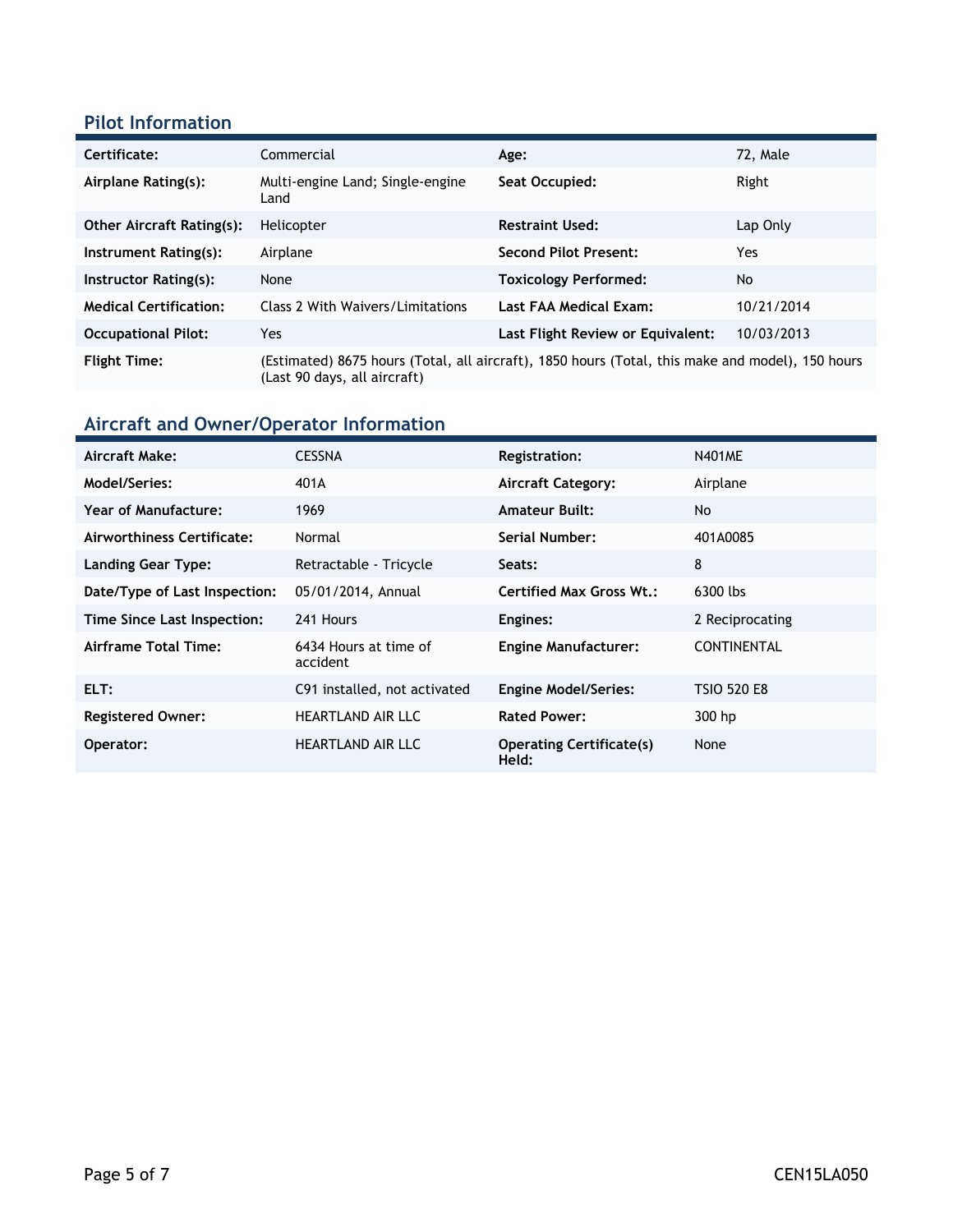### **Meteorological Information and Flight Plan**

| <b>Conditions at Accident Site:</b>     | <b>Visual Conditions</b>         | <b>Condition of Light:</b>                     | <b>Dusk</b>                      |
|-----------------------------------------|----------------------------------|------------------------------------------------|----------------------------------|
| <b>Observation Facility, Elevation:</b> | KCOU, 898 ft msl                 | Distance from Accident Site:                   | 10 Nautical Miles                |
| <b>Observation Time:</b>                | 1654 CST                         | Direction from Accident Site:                  | 263°                             |
| <b>Lowest Cloud Condition:</b>          | Scattered / 5000 ft agl          | Visibility                                     | 10 Miles                         |
| Lowest Ceiling:                         | None                             | Visibility (RVR):                              |                                  |
| <b>Wind Speed/Gusts:</b>                | 19 knots / 24 knots              | <b>Turbulence Type</b><br>Forecast/Actual:     |                                  |
| <b>Wind Direction:</b>                  | $290^\circ$                      | <b>Turbulence Severity</b><br>Forecast/Actual: |                                  |
| <b>Altimeter Setting:</b>               | 30.2 inches Hg                   | <b>Temperature/Dew Point:</b>                  | $-7^{\circ}$ C / $-17^{\circ}$ C |
| <b>Precipitation and Obscuration:</b>   | No Obscuration; No Precipitation |                                                |                                  |
| <b>Departure Point:</b>                 | Fulton, MO (FTT)                 | Type of Flight Plan Filed:                     | IFR.                             |
| Destination:                            | Hot Springs, AR (HOT)            | <b>Type of Clearance:</b>                      | None                             |
| <b>Departure Time:</b>                  | 1720 CST                         | Type of Airspace:                              | Class G                          |

### **Airport Information**

| Airport:                  | ELTON HENSLEY MEMORIAL (FTT) | <b>Runway Surface Type:</b>      | Asphalt |
|---------------------------|------------------------------|----------------------------------|---------|
| <b>Airport Elevation:</b> | 887 ft                       | <b>Runway Surface Condition:</b> | Drv     |
| <b>Runway Used:</b>       | 24                           | <b>IFR Approach:</b>             | None    |
| Runway Length/Width:      | 3203 ft / 50 ft              | <b>VFR Approach/Landing:</b>     | None    |

## **Wreckage and Impact Information**

| Crew Injuries:         | 2 Serious | Aircraft Damage:           | Substantial                 |
|------------------------|-----------|----------------------------|-----------------------------|
| Passenger Injuries:    | I Serious | <b>Aircraft Fire:</b>      | None                        |
| Ground Injuries:       | N/A       | <b>Aircraft Explosion:</b> | None                        |
| <b>Total Injuries:</b> | 3 Serious | Latitude, Longitude:       | 38.837500, -92.008889 (est) |

#### **Administrative Information**

| Investigator In Charge (IIC):            | Thomas Latson                                                                                                                                                                                                   | <b>Report Date:</b> | 06/20/2017 |
|------------------------------------------|-----------------------------------------------------------------------------------------------------------------------------------------------------------------------------------------------------------------|---------------------|------------|
| <b>Additional Participating Persons:</b> | Rod McLaughlin; FAA Kansas City FSDO; Kansas City, MO<br>James Seabolt; FAA Kansas City FSDO; Kansas City, MO<br>Ernest C Hall; Textron Aviation; Wichita, KS<br>Chris Lang; Continental Motors Inc; Mobile, AL |                     |            |
| <b>Publish Date:</b>                     | 06/20/2017                                                                                                                                                                                                      |                     |            |
| Note:                                    | The NTSB did not travel to the scene of this accident.                                                                                                                                                          |                     |            |
| <b>Investigation Docket:</b>             | http://dms.ntsb.gov/pubdms/search/dockList.cfm?mKey=90400                                                                                                                                                       |                     |            |